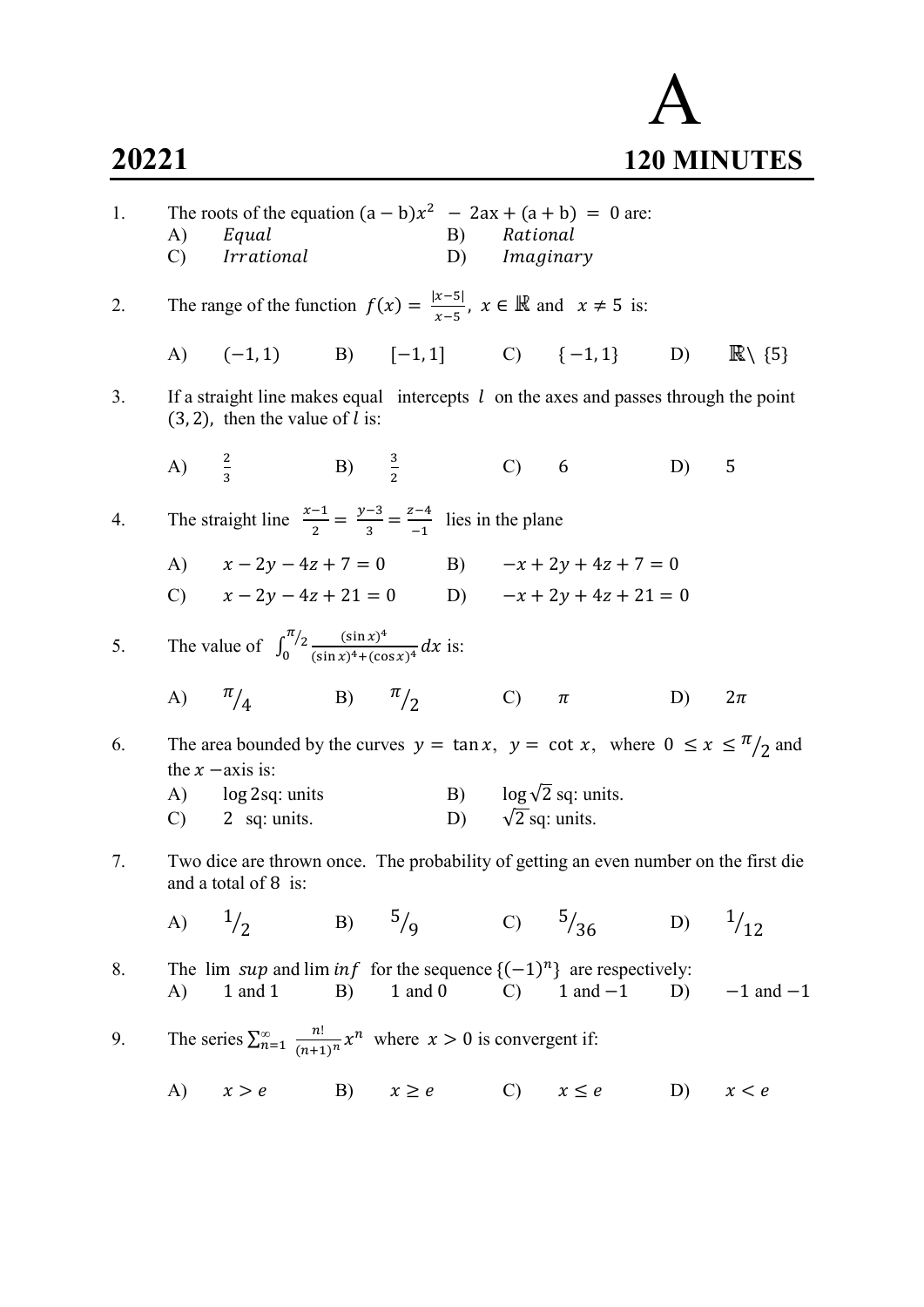| 10. |                                                                                                                                                                        | Let $f(x) = 1$ for $x = \frac{1}{5}, \frac{2}{5}, \frac{3}{5}, \frac{4}{5}$ and $f(x) = 0$ elsewhere on [0, 1]. Then               |    |          |    |                  |                 |    |               |  |  |  |
|-----|------------------------------------------------------------------------------------------------------------------------------------------------------------------------|------------------------------------------------------------------------------------------------------------------------------------|----|----------|----|------------------|-----------------|----|---------------|--|--|--|
|     | A)                                                                                                                                                                     | f is Riemann integrable on [0, 1] and $\int_0^1 f = 4$ .                                                                           |    |          |    |                  |                 |    |               |  |  |  |
|     | B)                                                                                                                                                                     | f is Riemann integrable on [0, 1] and $\int_0^1 f = 0$ .                                                                           |    |          |    |                  |                 |    |               |  |  |  |
|     |                                                                                                                                                                        | C) <i>f</i> is Riemann integrable on [0, 1] and $\int_0^1 f = \frac{9}{5}$ .                                                       |    |          |    |                  |                 |    |               |  |  |  |
|     |                                                                                                                                                                        | D) $f$ is not Riemann integrable on [0, 1].                                                                                        |    |          |    |                  |                 |    |               |  |  |  |
| 11. | 1.<br>2.                                                                                                                                                               | Every countable set has measure zero<br>There exists uncountable sets of measure zero<br>Which of the above statements holds true? |    |          |    |                  |                 |    |               |  |  |  |
|     | A)<br>$\mathcal{C}$                                                                                                                                                    | Both 1 and 2<br>2 only                                                                                                             |    |          | D) | B) 1 only        | Neither 1 nor 2 |    |               |  |  |  |
| 12. |                                                                                                                                                                        |                                                                                                                                    |    |          |    |                  |                 |    |               |  |  |  |
|     |                                                                                                                                                                        | Let the function f be defined on [0, 1] by $f(0) = 0$ and $f(x) = x \sin \frac{\pi}{x}$ when<br>$x \neq 0$ . Then                  |    |          |    |                  |                 |    |               |  |  |  |
|     |                                                                                                                                                                        | A) $f$ is continuous and is of bounded variation [0, 1]                                                                            |    |          |    |                  |                 |    |               |  |  |  |
|     |                                                                                                                                                                        | B) $f$ is not continuous but f is of bounded variation [0, 1]<br>C) $f$ is continuous but f is not of bounded variation [0, 1]     |    |          |    |                  |                 |    |               |  |  |  |
|     |                                                                                                                                                                        | D) $f$ is not continuous and f is not of bounded variation [0, 1]                                                                  |    |          |    |                  |                 |    |               |  |  |  |
| 13. |                                                                                                                                                                        | The fixed points of the Mobius transformation $w = \frac{8z-15}{z}$ are:                                                           |    |          |    |                  |                 |    |               |  |  |  |
|     |                                                                                                                                                                        | A) 4, 2 B) $\pm 4i$ C) 5, 3                                                                                                        |    |          |    |                  |                 | D) | $5 \pm 3i$    |  |  |  |
| 14. |                                                                                                                                                                        | The radius of convergence of the power series $\sum_{n=0}^{\infty} \frac{z^n}{2^n}$ is:                                            |    |          |    |                  |                 |    |               |  |  |  |
|     | A)                                                                                                                                                                     | 2                                                                                                                                  | B) | $\infty$ |    |                  | $(C)$ 0         | D) | $\frac{1}{2}$ |  |  |  |
| 15. |                                                                                                                                                                        | Which of the following is true?                                                                                                    |    |          |    |                  |                 |    |               |  |  |  |
|     | The function $f(z) = e^z$ has an isolated essential singularity at $z = 0$ .<br>A)<br>The function $f(z) = e^{1/z}$ has an isolated essential singularity at $z = 0$ . |                                                                                                                                    |    |          |    |                  |                 |    |               |  |  |  |
|     | B)                                                                                                                                                                     |                                                                                                                                    |    |          |    |                  |                 |    |               |  |  |  |
|     | $\mathcal{C}$                                                                                                                                                          | The function $f(z) = \frac{1}{z(z^2+4)}$ has an isolated essential singularity at $z = 0$ .                                        |    |          |    |                  |                 |    |               |  |  |  |
|     | D)                                                                                                                                                                     | The function $f(z) = \frac{\sin z}{z}$ has an isolated essential singularity at $z = 0$ .                                          |    |          |    |                  |                 |    |               |  |  |  |
| 16. |                                                                                                                                                                        | Let $\gamma$ be the circle of radius 1 centered at $z = -i$ . The value of the integral                                            |    |          |    |                  |                 |    |               |  |  |  |
|     |                                                                                                                                                                        | $\int_{\gamma} \frac{e^z}{z^2+1} dz$ is                                                                                            |    |          |    |                  |                 |    |               |  |  |  |
|     |                                                                                                                                                                        | A) $\pi e^{i}$ B) $\pi e^{-i}$ C) $-\pi e^{i}$ D) $-\pi e^{-i}$                                                                    |    |          |    |                  |                 |    |               |  |  |  |
| 17. |                                                                                                                                                                        | Which of the following is an element of the subgroup generated by (1 2 3) and<br>$(2\ 3\ 4)$ in the symmetric group $S_4$          |    |          |    |                  |                 |    |               |  |  |  |
|     |                                                                                                                                                                        | A) (1 2)                                                                                                                           |    |          |    | B) (1 3)         |                 |    |               |  |  |  |
|     | $\mathcal{C}$                                                                                                                                                          | $(1\ 2\ 3\ 4)$                                                                                                                     |    |          | D) | $(1 \ 3)(2 \ 4)$ |                 |    |               |  |  |  |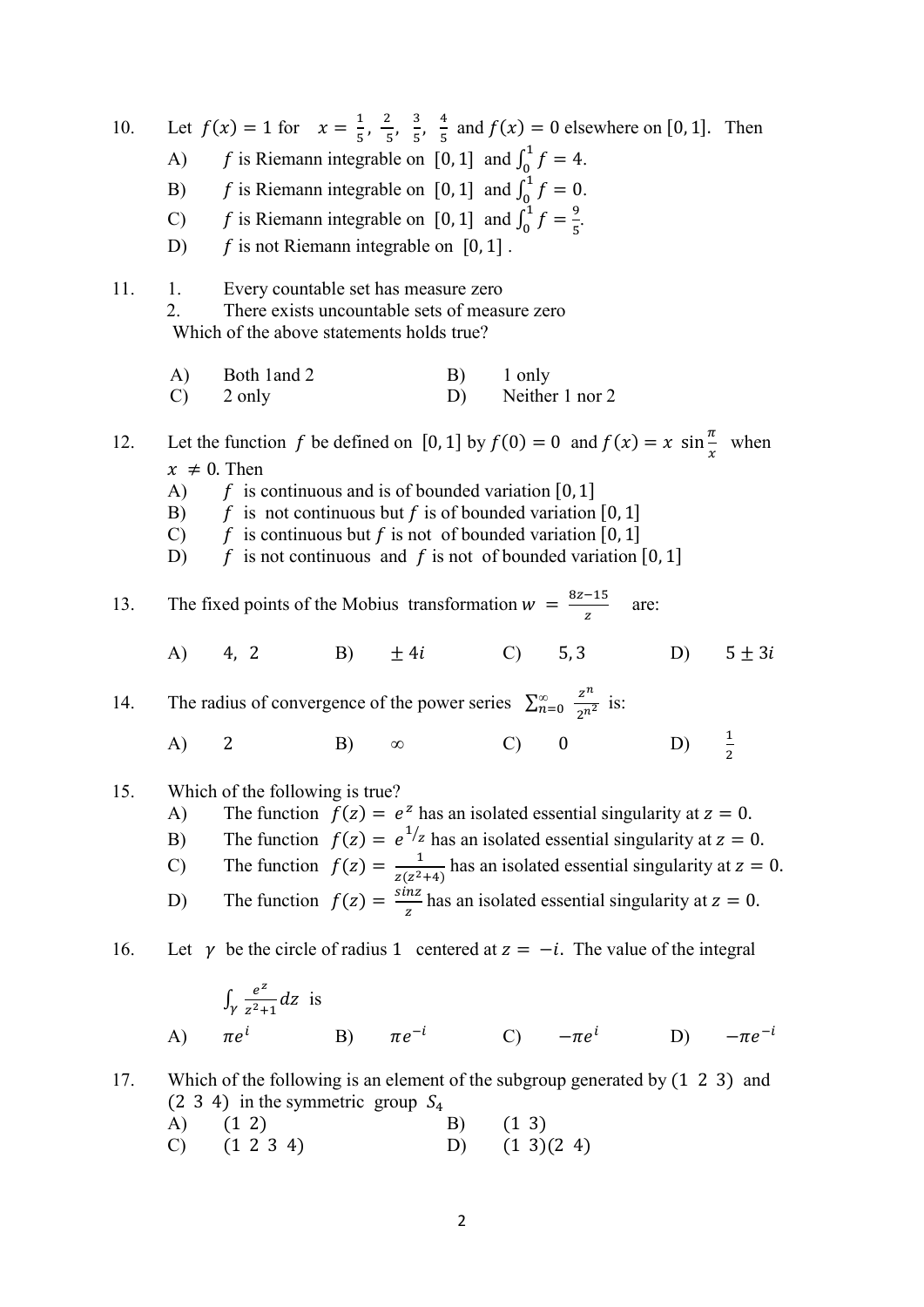| 18. | following is true of $G$<br>A)<br>B)<br>$\mathcal{C}$<br>D) | Let $G$ be the multiplicative group of non-zero rational numbers. Which of the<br>G is cyclic<br>G has a subgroup of order 2<br>G has a subgroup of order 3<br>G has a subgroup of order 5                                                                                                    |    |                     |                                                                                          |    |                                      |
|-----|-------------------------------------------------------------|-----------------------------------------------------------------------------------------------------------------------------------------------------------------------------------------------------------------------------------------------------------------------------------------------|----|---------------------|------------------------------------------------------------------------------------------|----|--------------------------------------|
| 19. |                                                             | Which of the following groups is isomorphic to $\mathbb{Z}_{20} \times \mathbb{Z}_{25}$                                                                                                                                                                                                       |    |                     |                                                                                          |    |                                      |
|     | A)<br>$\mathbb{Z}_{500}$                                    |                                                                                                                                                                                                                                                                                               |    |                     | B) $\mathbb{Z}_{10} \times \mathbb{Z}_{50}$ C) $\mathbb{Z}_5 \times \mathbb{Z}_{100}$ D) |    | $\mathbb{Z}_4\times\mathbb{Z}_{125}$ |
| 20. | A)<br>2                                                     | The number of solutions for x in the equation $x^2 + x = 0$ in the ring $\mathbb{Z}_{12}$ is<br>B)                                                                                                                                                                                            | 3  | $\mathbf{C}$        | 4                                                                                        | D) | 5                                    |
| 21. | A)<br>10                                                    | Which of the following is a generator of a maximal ideal in the ring $\mathbb{Z}_{100}$<br>B)                                                                                                                                                                                                 | 15 | $\mathcal{C}$       | 20                                                                                       | D) | 25                                   |
| 22. | $\bf{A}$                                                    | Which of the following is an irreducible polynomial in $\mathbb{Z}_3[x]$ ?<br>$x^3 + 2x^2 + 1$                                                                                                                                                                                                |    | B) $2x^3 + x^2 + 1$ |                                                                                          |    |                                      |
|     |                                                             | C) $2x^3 + 2x^2 + x + 1$                                                                                                                                                                                                                                                                      |    |                     | D) $2x^3 + x^2 + 2x + 1$                                                                 |    |                                      |
| 23. | A)                                                          | Which of the following pairs of fields are isomorphic?<br>$\mathbb{Q}(\sqrt{2})$ and $\mathbb{Q}(\sqrt{3})$                                                                                                                                                                                   |    |                     |                                                                                          |    |                                      |
|     | B)                                                          | $\mathbb{Q}(\sqrt{2} + \sqrt{3})$ and $\mathbb{Q}(\sqrt{6})$                                                                                                                                                                                                                                  |    |                     |                                                                                          |    |                                      |
|     | $\mathcal{C}$                                               | $\mathbb{Q}(\sqrt{2}, \sqrt{3})$ and $\mathbb{Q}(\sqrt{2}, \sqrt{5})$                                                                                                                                                                                                                         |    |                     |                                                                                          |    |                                      |
|     | D)                                                          | $\mathbb{Q}(\sqrt{2},\sqrt{3})$ and $\mathbb{Q}(\sqrt{2} + \sqrt{3})$                                                                                                                                                                                                                         |    |                     |                                                                                          |    |                                      |
| 24. | 7<br>A)                                                     | Which of the following is not the order of a finite field?<br>B)                                                                                                                                                                                                                              | 9  | $\mathcal{C}$       | 11                                                                                       | D) | 12                                   |
| 25. | A)<br>B)<br>$\mathcal{C}$<br>D)                             | The system of equations $x - 3z = 1$ , $y + z = 4$ is<br>inconsistent<br>consistent and has a unique solution<br>consistent and has an infinite number of solutions<br>consistent and the solution set is a subset of $\mathbb{R}^2$                                                          |    |                     |                                                                                          |    |                                      |
| 26. | A)<br>B)                                                    | Let A be a $n \times n$ square matrix which is row equivalent to the $n \times n$ identity<br>matrix. Then which one of the following is not true.<br>The equation $AX = 0$ has only the trivial solution.<br>The equation $AX = b$ has at least one solution for each $b \in \mathbb{R}^n$ . |    |                     |                                                                                          |    |                                      |

- $C$ ) A is an invertible matrix.
- D) The columns of  $A$  form a linearly dependent set.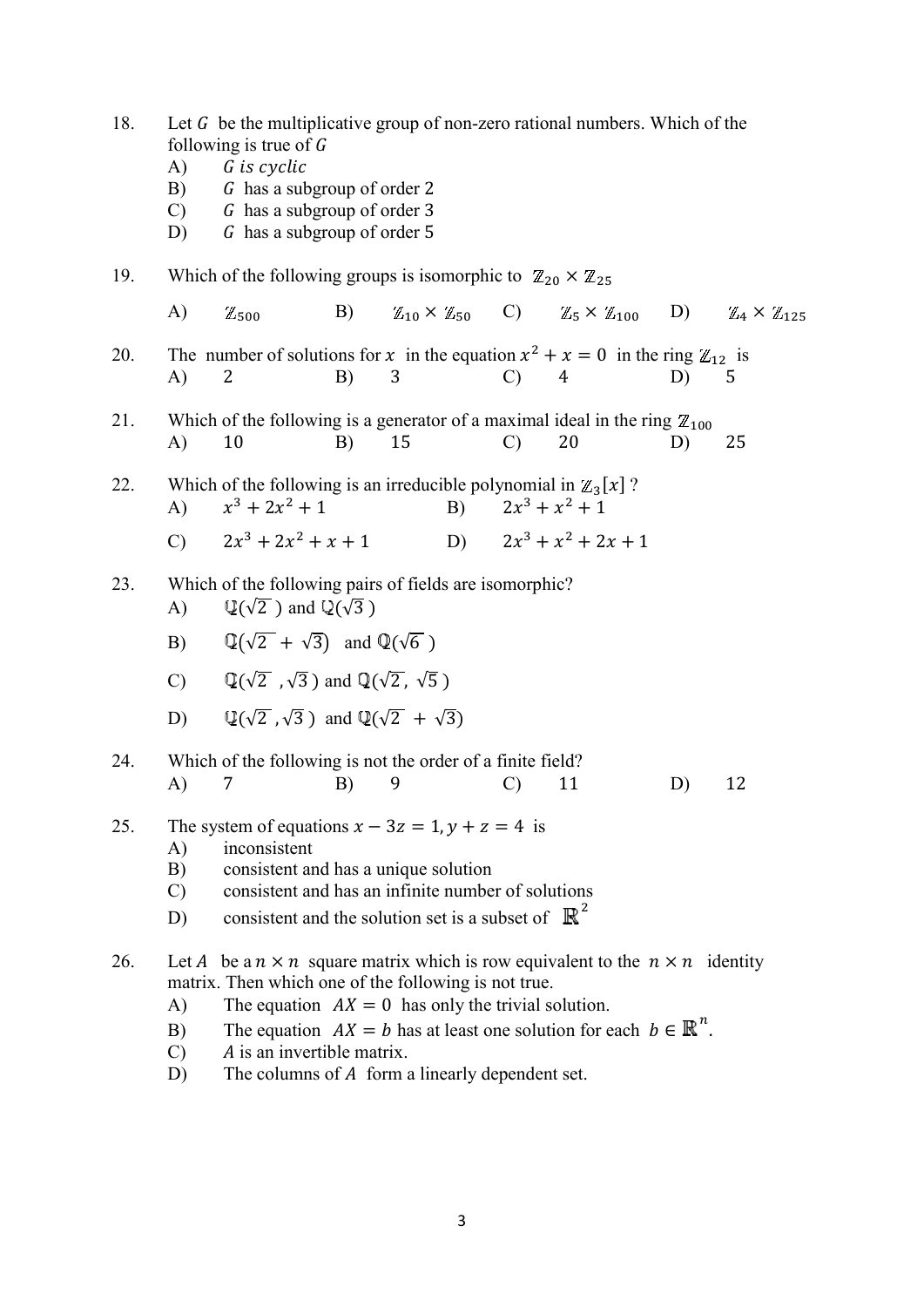27. Which one of the following is the inverse of the matrix  $\begin{bmatrix} 1 \\ 0 \end{bmatrix}$  $\begin{vmatrix} 0 & 1 \\ 3 & 0 \end{vmatrix}$  $3 \t 0 \t 1$  $|0|$ 

| A) $\begin{bmatrix} 1 & 0 & -3 \\ 0 & 1 & 0 \\ 0 & 0 & 1 \end{bmatrix}$ | B) $\begin{bmatrix} -3 & 0 & 1 \\ 0 & 1 & 0 \\ 1 & 0 & 0 \end{bmatrix}$ |
|-------------------------------------------------------------------------|-------------------------------------------------------------------------|
| C) $\begin{bmatrix} 1 & 0 & 0 \\ 0 & 1 & 0 \\ -3 & 0 & 1 \end{bmatrix}$ | D) $\begin{bmatrix} 0 & 0 & 1 \\ 0 & 1 & 0 \\ 1 & 0 & -3 \end{bmatrix}$ |

| 28. | Let $W$ be the subspace of the solutions of the system of equations |  |  |  |                                                                         |  |  |  |  |  |
|-----|---------------------------------------------------------------------|--|--|--|-------------------------------------------------------------------------|--|--|--|--|--|
|     |                                                                     |  |  |  | $x - 2y + z = 0$ , $2x - 3y + z = 0$ in $\mathbb{R}^3$ . Then dim W is: |  |  |  |  |  |
|     |                                                                     |  |  |  | A) 0 B) 1 C) 2 D) 3                                                     |  |  |  |  |  |
|     |                                                                     |  |  |  |                                                                         |  |  |  |  |  |

29. Suppose that  $T: \mathbb{R}^2 \to \mathbb{R}^2$  is linear with  $T(1, 0) = (1, 3)$  and  $T(1, 1) = (2, 5)$ . What is  $T(2,3)$ ?<br>A) (5, 12) A) (5, 12) B) (3, 8) C) (1, 2) D) (1, 8)

30. Let 
$$
T: \mathbb{R}^3 \to \mathbb{R}^3
$$
 be defined by  $T(x_1, x_2, x_3) = (x_1 - x_3, -x_2, 0)$   
for  $(x_1, x_2, x_3) \in \mathbb{R}^3$ . Then the null space of  $T$  is  
A) { $(0, 0, a) : a \in \mathbb{R}$ } B) { $(a, 0, 0) : a \in \mathbb{R}$ }  
C) { $(a, a, 0) : a \in \mathbb{R}$ } D) { $(a, 0, a) : a \in \mathbb{R}$ }

31. Let  $T: \mathbb{R}^3 \to \mathbb{R}^2$  be defined by  $(2a_1 + 3a_2 - a_3, a_1 + a_3)$  for  $(a_1, a_2, a_3) \in \mathbb{R}^3$ . Find the matrix which represents T where  $\mathbb{R}^3$  and  $\mathbb{R}^2$  are assigned with standard ordered basis.

| A) $\begin{bmatrix} 2 & 3 & -1 \\ 1 & 0 & 1 \end{bmatrix}$  | B) $\begin{bmatrix} -2 & -3 & 1 \\ -1 & 0 & -1 \end{bmatrix}$  |
|-------------------------------------------------------------|----------------------------------------------------------------|
| C) $\begin{bmatrix} 2 & 1 \\ 3 & 0 \\ -1 & 1 \end{bmatrix}$ | D) $\begin{bmatrix} -2 & -1 \\ -3 & 0 \\ 1 & -1 \end{bmatrix}$ |

32. Let  $B = \{(2, 1), (3, 1)\}\)$  be an ordered basis for  $\mathbb{R}^2$ . If  $B^* = \{f_1, f_2\}$  is the dual basis for B, then  $f_2$  is given by

| A) $f_2(x, y) = x - 2y$ | B) $f_2(x, y) = 2x - 4y$ |
|-------------------------|--------------------------|
| C) $f_2(x, y) = 3y - x$ | D) $f_2(x, y) = 4y - 2x$ |

33. Let T be the operator on  $\mathbb{R}^2$  defined by  $T(x, y) = (x, -y)$  for  $x, y \in \mathbb{R}^2$ . If (0, 1) is an eigen vector corresponding to an eigen value  $\lambda$  of T, then the value of  $\lambda$  is A) 2 B) −2 C) 1 D) −1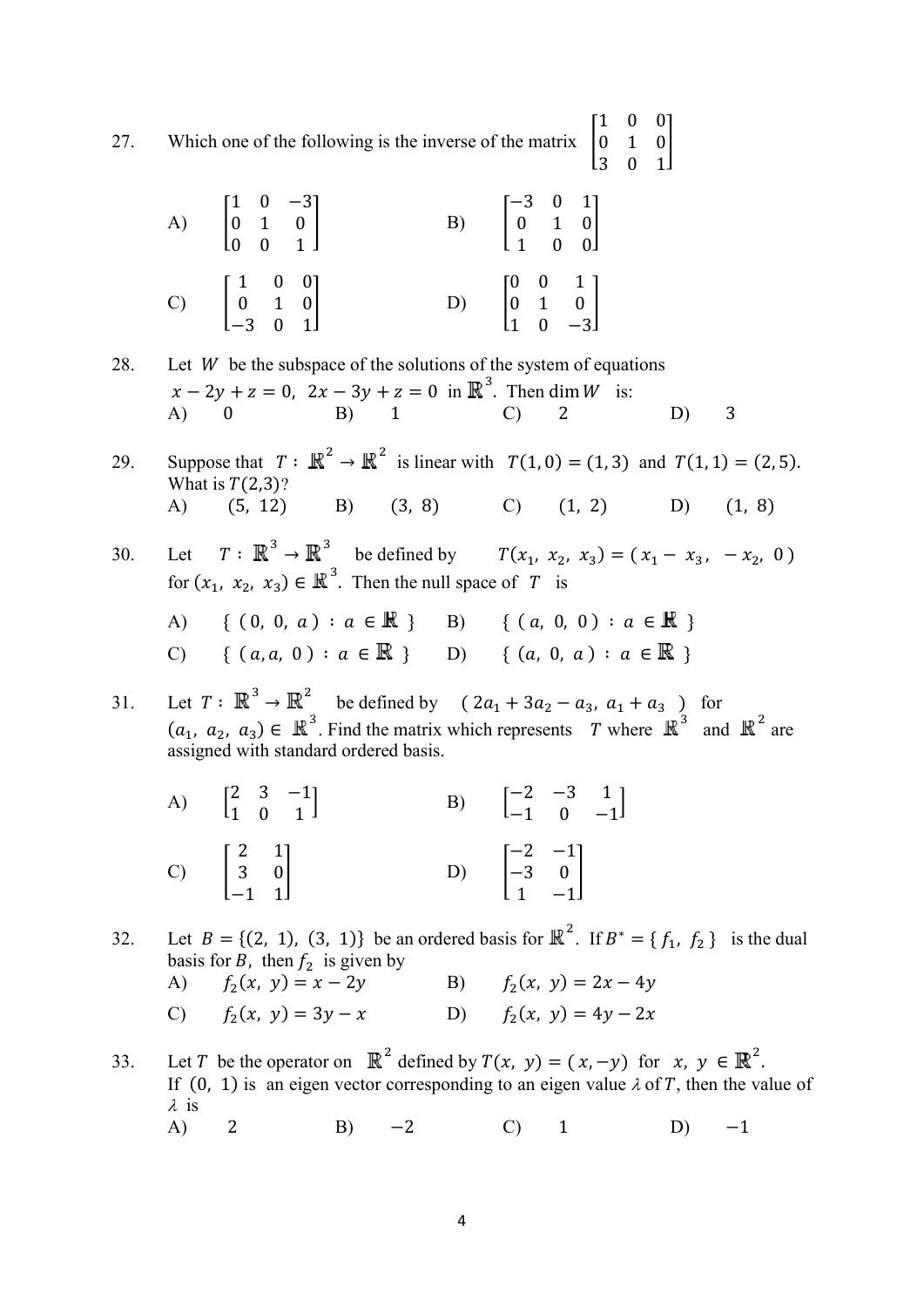| 34. | A)                               | Which one of the following is not true in relation with $($ , $)$ , the $g.c.d.$ of two numbers.<br>If $(a, b) = (a, c) = 1$ , then $(a, bc) = 1$ .<br>B) $(2, n) = 1$ for any odd integer <i>n</i><br>C) $(a, 1) = (1, a) = 1$<br>D) $(a, 0) = (0, a) = 0$ |  |                      |                                 |    |               |  |  |
|-----|----------------------------------|-------------------------------------------------------------------------------------------------------------------------------------------------------------------------------------------------------------------------------------------------------------|--|----------------------|---------------------------------|----|---------------|--|--|
| 35. |                                  | If $\varphi(n)$ is the Euler 's totient function, then, for any odd prime p, the value of<br>$\varphi(p^2+p)$ is<br>A) $p\varphi(p+1)$                                                                                                                      |  |                      | B) $(p-1)\varphi(p+1)$          |    |               |  |  |
|     |                                  | C) $p\varphi(p)$                                                                                                                                                                                                                                            |  | D) $(p-1)\varphi(p)$ |                                 |    |               |  |  |
| 36. | (A)<br>$\mathbf{C}$              | Which one of the following is not true?<br>$12^{16} \equiv 1 \pmod{17}$<br>13. $(12)^{16} \equiv 13 \pmod{221}$ D) 13. $(12)^{16} \equiv 1 \pmod{221}$                                                                                                      |  |                      | B) $16^{12} \equiv 1 \pmod{13}$ |    |               |  |  |
| 37. | A)                               | Consider the system of linear congruences : $2x \equiv 1 \pmod{3}$ , $3x \equiv 1 \pmod{4}$ ,<br>$4x \equiv 1 \pmod{5}$ . Then the number of solutions congruent $mod(60)$ is:<br>Infinite<br>$\mathbf{1}$<br>B)                                            |  | $\mathcal{C}$        | 2                               | D) | 3             |  |  |
| 38. | A)<br>B)<br>$\mathbf{C}$ )<br>D) | A particular solution of the equation $y'' + y = \sec x$ is:<br>$y = x \sin x + \cos x \log \cos x$<br>$y = x \cos x + \sin x \log \cos x$<br>$y = x \sin x + \cos x \log \sin x$<br>$y = x \cos x + \sin x \log \sin x$                                    |  |                      |                                 |    |               |  |  |
| 39. | A)                               | The equation $[(x - y)^2 + 1]u_{xx} + 2u_{xy} + [1 - (x - y)^2]u_{yy} = 0$ is:<br>Parabolic<br>B) Elliptic C) Hyperbolic D)                                                                                                                                 |  |                      |                                 |    | None of these |  |  |
| 40. |                                  | The characteristic equation of the one-dimensional wave equation<br>$u_{xx} - 4u_{tt} = 0$ , $-\infty < x < \infty$ , $t > 0$ ; are                                                                                                                         |  |                      |                                 |    |               |  |  |
|     | B)<br>C)<br>D)                   | A) $2x - t = \eta$ and $2x + t = \xi$<br>$x-2t = \eta$ and $x + 2t = \xi$<br>$4x - t = \eta$ and $4x + t = \xi$<br>$x-4t = \eta$ and $x + 4t = \xi$                                                                                                         |  |                      |                                 |    |               |  |  |
| 41. |                                  | Consider the norms $   \cdot   _1$ , $   \cdot   _2$ , $   \cdot   _{\infty}$ on $\mathbb{R}^2$ . Then for all $x \in \mathbb{R}^2$ ,<br>which one of the following is not true.                                                                            |  |                      |                                 |    |               |  |  |
|     | A)                               | $\left \left  \begin{array}{c} x \\ x \end{array}\right \right _1 \leq \sqrt{2} \left \left  \begin{array}{c} x \\ x \end{array}\right \right _2$                                                                                                           |  |                      |                                 |    |               |  |  |
|     | B)                               | $\left \left  \begin{array}{c} x \\ x \end{array}\right \right _2 \leq \sqrt{2} \left \left  \begin{array}{c} x \\ x \end{array}\right \right _{\infty}$                                                                                                    |  |                      |                                 |    |               |  |  |
|     | $\mathcal{C}$                    | $  x  _{\infty} \leq   x  _{2} \leq   x  _{1}$                                                                                                                                                                                                              |  |                      |                                 |    |               |  |  |
|     | D)                               | $  x  _1 \le   x  _2 \le   x  _{\infty}$                                                                                                                                                                                                                    |  |                      |                                 |    |               |  |  |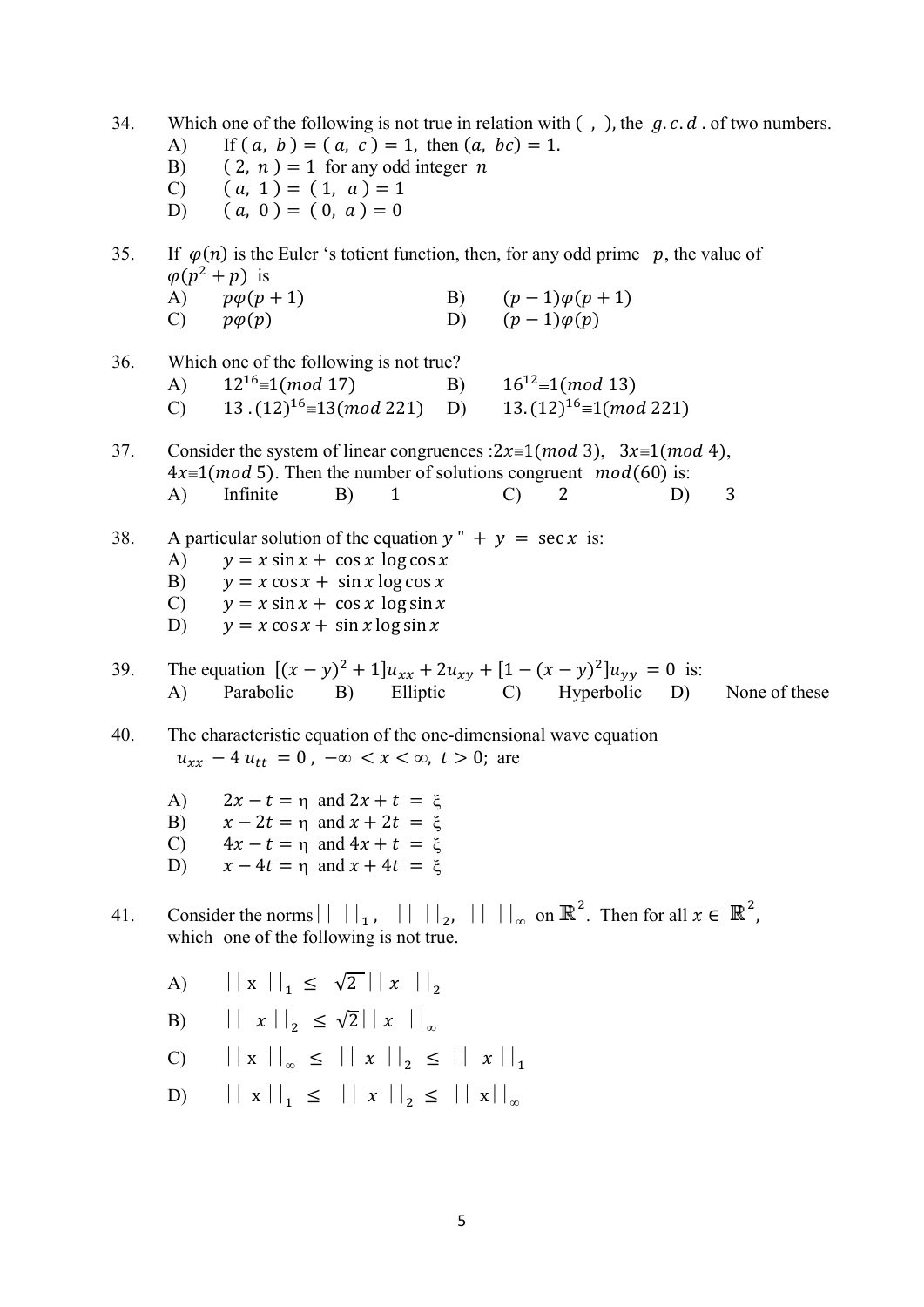- 42. Which of the following statements is true?
	- A) The set of all real numbers  $\mathbb R$  with usual metric is not complete.
	- B) The open interval  $(0, 1)$  with usual metric is not complete.
	- C) The set of all real numbers  $\mathbb R$  with discrete metric is not complete.
	- D) The Euclidean  $m -$  space  $\mathbb{R}^m$  with usual metric is not complete.

43. Let the set of all real numbers  $\mathbb R$  be equipped with the discrete metric d defined by  $d(x, y) = \begin{cases} 1 & \text{if } x \neq y \\ 0 & \text{if } x = y \end{cases}$ 0 if  $x = y$ 

The open ball  $B(3, 2)$ centered at 3 and radius 2 is:

- A)  $\{3\}$  B)  $\mathbb{R}$  C)  $(1, 5)$  D)  $(3, 5)$
- 44. Let X be an infinite set with the co-finite topology (In which the closed sets are the finite sets and  $X$ ). Then
	- A)  $X$  is a  $T_2$  space and is not compact.
	- B)  $X$  is a  $T_2$  space and is compact.
	- C)  $X$  is a  $T_1$  space and is not compact.<br>D)  $X$  is a  $T_1$  space and is compact.
	- X is a  $T_1$  space and is compact.
- 45. Let  $X = (\mathbb{R}^3, || \cdot ||_1)$  and  $Y = (\mathbb{R}^2, || \cdot ||_1)$  be the normed spaces. Let  $F: X \to Y$  be defined by  $F(x_1, x_2, x_3) = (x_2, -x_3)$ . Then which one of the following is true.
	- A)  $F$  is surjective, closed but not open.
	- $\mathbf{B}$   $\mathbf{F}$  is open and continuous, but not closed.
	- $C$ )  $F$  is linear, continuous but not closed.
	- D)  $F$  is linear, continuous and open.
- 46. Let X be an inner product space and for  $x, y \in X$ , let  $||x + y|| = 25$ ,  $|| x - y || = 5,$   $|| x || = 15.$  Then  $|| y ||$  is:
	- A) 10 B) 15 C) 5 D) 9
- 47. Let *H* be the complex Hilbert space  $l^2$  for  $n = 1, 2, \ldots$ , let  $u_n = (0, \ldots, 0, 1, 0, \ldots)$ , where 1 occurs only in the  $n^{th}$  entry. Then which one of the following is not true.
	- A) For  $x \in H$ ,  $x = \sum_{n=1}^{\infty} \langle x, u_n \rangle u_n$
	- B) For  $x \in H$ ,  $||x||^2 = \sum_{n=1}^{\infty} |\langle x, u_n \rangle|^2$
	- C) If  $x \in H$  and  $\langle x, u_n \rangle = 0$  for all  $n$ , then  $x = 0$ .

$$
D) \qquad \overline{span\{u_n:n=1,\ 2,\ldots\}} \neq H
$$

48. Let *H* be the real Hilbert space  $L^2([-1, 1])$  and  $f: H \to \mathbb{R}$  be defined by  $f(x) = \int_{-1}^{1} x(t) \cdot t \, dt$ . Then  $||f||$  is

A) 1 B) 
$$
1/\sqrt{2}
$$
 C)  $\frac{\sqrt{2}}{\sqrt{3}}$  D) 2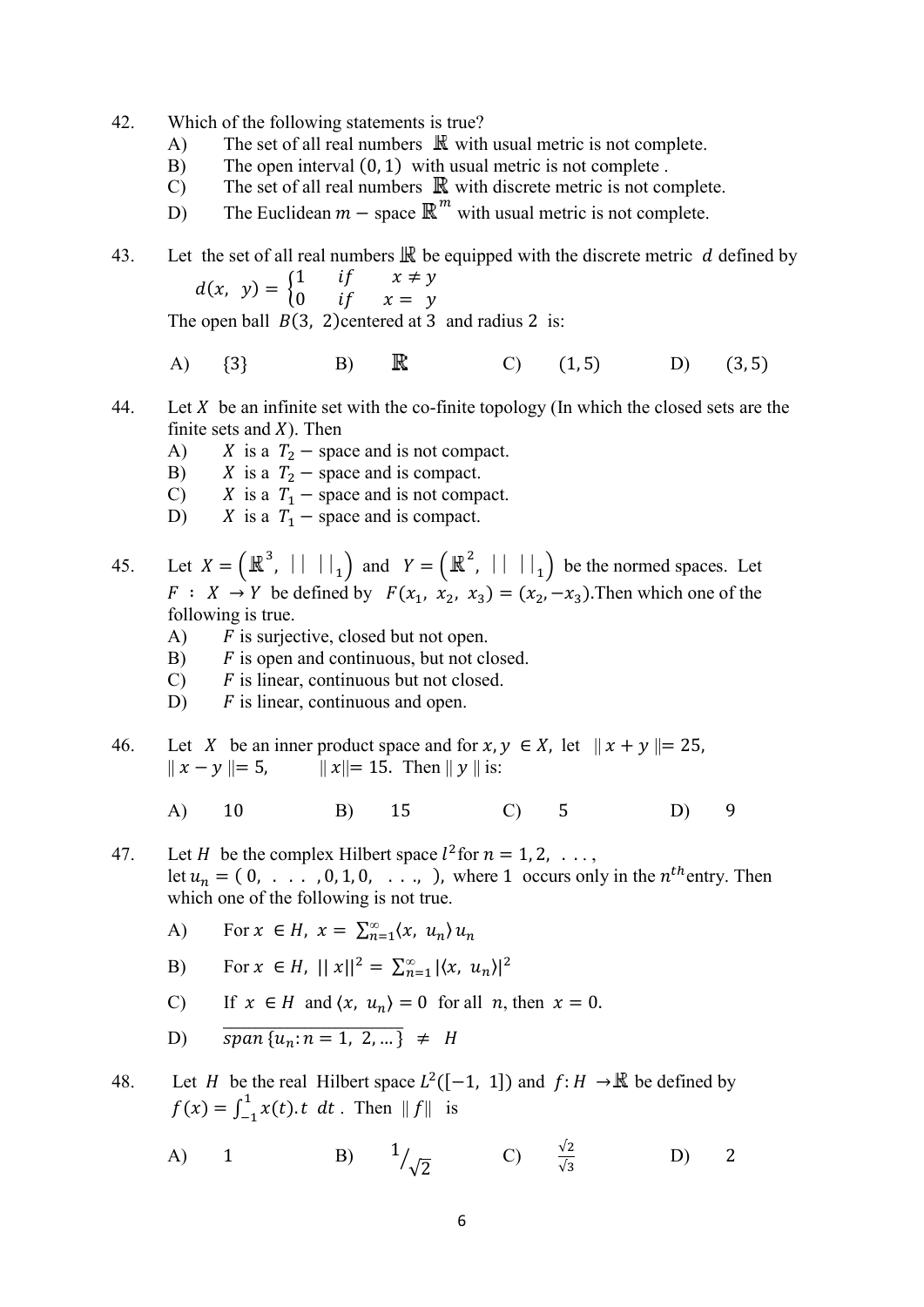| 49. | Let H be the real Hilbert space $l^2$ and $A : H \to H$ be defined by |
|-----|-----------------------------------------------------------------------|
|     | $A(x(1), x(2), x(3), \ldots) = (x(1), 0, x(3), 0, \ldots).$           |
|     | Then which one of the following is not true.                          |

- A)  $A^2 = A$ B) The null space of  $A$  is closed  $C$ ) The null space of  $A$  is finite dimensional
- D)  $||A||= 1$
- 50. The point of intersection of the tangents at the ends of the latus rectum of the parabola  $y^2 = 4x$  is
	- A)  $(1,0)$  B)  $(-1,0)$  C)  $(-2,0)$  D)  $(0,2)$
- 51. The value of  $\sqrt{2i}$  is equal to: A) 2+i B) 2−i C) 1+i D) 1−i

## 52. The shortest distance of the line y–x −1 = 0 from the parabola  $y^2 = x$  is: A)  $2\sqrt{3}$  B)  $\frac{2\sqrt{3}}{4}$  $\frac{2\sqrt{3}}{4}$ C)  $\frac{3\sqrt{2}}{8}$ D)  $\frac{13}{4}$

53. The volume generated by rotating the triangle with vertices at (0,0), (3,0) and (3, 3) about x-axis is: A)  $18\pi$  B)  $2\pi$  C)  $36\pi$  D)  $9\pi$ 

## 54. If A is orthogonal, then:

- A)  $A<sup>T</sup>$  and  $A<sup>-1</sup>$  are both orthogonal
- B)  $A^T$  is orthogonal, but  $A^{-1}$  is not
- C)  $A^{-1}$  is orthogonal, but  $A^{T}$  is not
	- D) None of these
- 55. Let rank  $(AB) = k$ , then:
	- A) rank  $(A) \leq k$  and rank  $(B) \geq k$
	- B) rank  $(A) \leq k$  and rank  $(B) \leq k$
	- C) rank  $(A) \ge k$  and rank  $(B) \le k$
	- D) None of these

56. Z be the set of integers and define  $a \oplus b = a + b + 1$  and  $a \ominus b = a + b + ab$ , then the ring  $(Z, \oplus, \odot)$  is:

- A) Commutative ring B) Integral domain
- C) Field D) None of these

57. If γ : [0,1] → C is a closed rectifiable curve and  $\alpha \notin {\gamma}$  then  $\frac{1}{2\pi i} \int_{\gamma} \frac{dz}{z-\alpha}$  $\frac{az}{z-a}$  is

- A) Integer B) Rational number
- C) Real number D) Complex numbers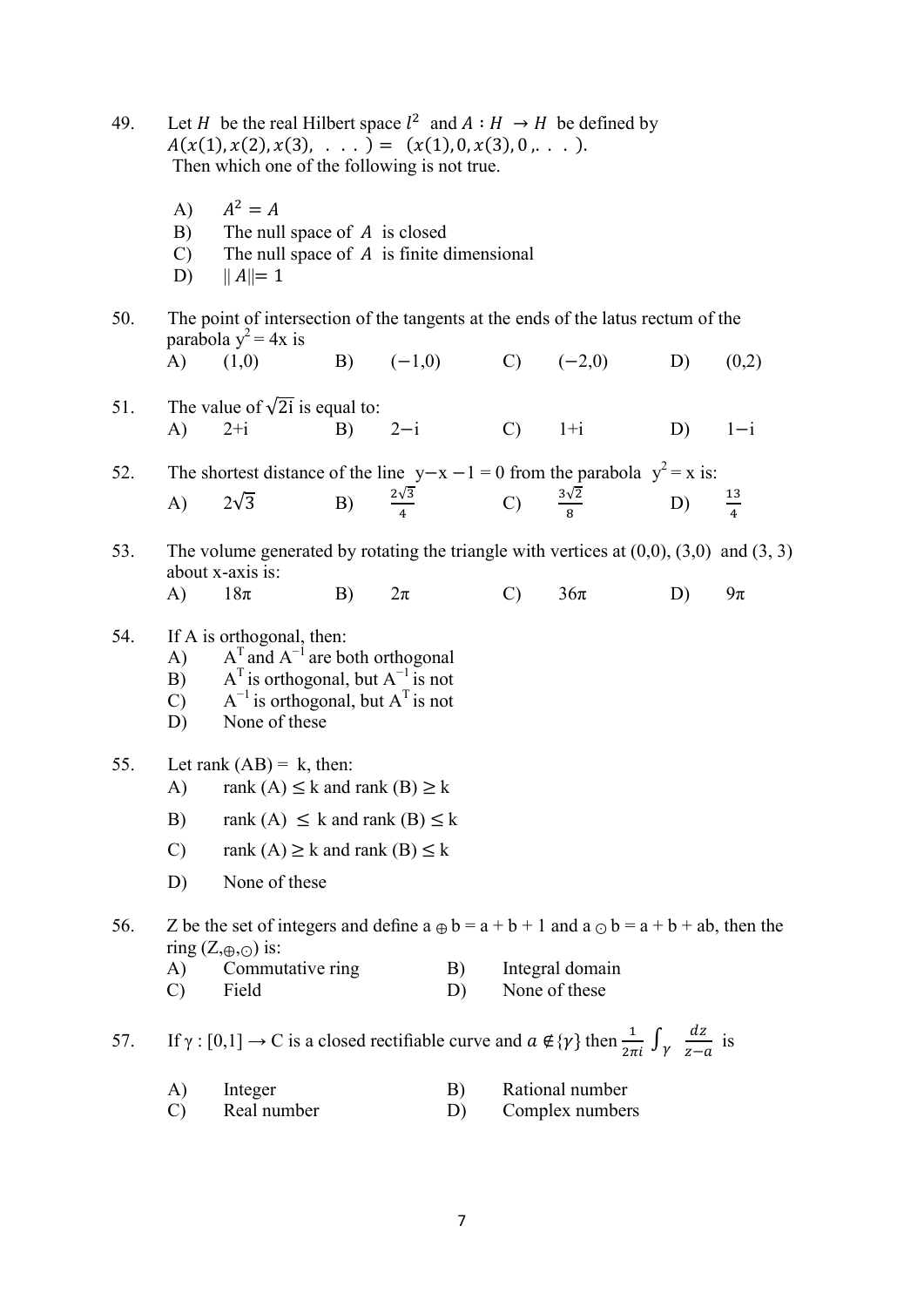| 58. |                     | Let $J_p(x)$ denotes the Bessel function, then $\frac{d}{dx}(x^p J_p(x))$ is:                                                                                            |            |                                |                           |               |                                        |    |    |               |
|-----|---------------------|--------------------------------------------------------------------------------------------------------------------------------------------------------------------------|------------|--------------------------------|---------------------------|---------------|----------------------------------------|----|----|---------------|
|     |                     | A) $x^p J_{p-1}(x)$                                                                                                                                                      |            |                                |                           |               | B) $x^{p-1} J_{p-1}(x)$                |    |    |               |
|     |                     | C) $x^{p-1} J_p(x)$                                                                                                                                                      |            |                                |                           |               | D) $x^{p-1} J_{p-2}(x)$                |    |    |               |
| 59. | A)                  | How many elements of order 7 are there in a group of order 168?<br>48                                                                                                    | B)         | 7                              |                           | C)            | 24                                     |    | D) | 168           |
| 60. | A)                  | The automorphism group $Aut(Z_2 \times Z_2)$ is isomorphic to:<br>$Z_{2}$                                                                                                | $B)$ $S_3$ |                                |                           | $\mathcal{C}$ | Q                                      |    | D) | Z             |
| 61. | $\bf{A}$            | The complete solution of $z = p^2 + q^2$ is given by:<br>$z(1 + a^2) = x + ay + b$ B) $4z(1 + a^2) = (x + ay + b)^2$                                                     |            |                                |                           |               |                                        |    |    |               |
|     |                     | C) $z(1 + a) = (x + b)y$ D) None of the above                                                                                                                            |            |                                |                           |               |                                        |    |    |               |
| 62. |                     | The equation of the envelope of the family of curves represented by general solution<br>of a differential equation is called                                             |            |                                |                           |               |                                        |    |    |               |
|     | A)<br>$\mathbf{C}$  | particular solution<br>complementary solution                                                                                                                            |            |                                | B)<br>D)                  |               | singular solution<br>None of the above |    |    |               |
| 63. |                     | If V and W are vector spaces of dimension m and n respectively over F, then the<br>dimension of $Hom(V, W)$ is:                                                          |            |                                |                           |               |                                        |    |    |               |
|     |                     | $A)$ m                                                                                                                                                                   | B)         | $m + n$                        | $C)$ m/n                  |               |                                        |    | D) | mn            |
| 64. | A)                  | If K is an extension field of F and $a \in K$ is algebraic of degree <i>n</i> over F, then<br>$[F(a): F] = n$                                                            |            |                                | B)                        |               | $[F(a): K] = n$                        |    |    |               |
|     |                     | C) $[K : F(a)] = n$                                                                                                                                                      |            |                                | D) $[F,F(a)] = n$         |               |                                        |    |    |               |
| 65. | A)                  | Let $T$ be a linear map on a finite vector space $V$ , then<br>Rank(T) < dim(V)<br>C) $Rank(T) > dim(V)$                                                                 |            |                                | D) $Rank(T) = nullity(V)$ |               | B) $Rank(T) = dim(V)$                  |    |    |               |
| 66. | A)<br>$\mathcal{C}$ | The ideal < $(x^2+4)$ > in Q(x) is<br>a maximal ideal<br>not a prime ideal                                                                                               |            |                                | B)<br>D)                  |               | a prime ideal<br>none of these         |    |    |               |
| 67. |                     | If $f(x) = x^3 + 3x^2 - x - 1 \in Q(x)$ , then the Galois group is<br>A) $S_3$ B) $A_3$                                                                                  |            |                                | $\overline{C}$            |               | $Z_3$                                  |    | D) | None of these |
| 68. | A)                  | Which of the following is a subspace of $R^3$<br>$W = \{(a, b, c): a \le 0\}$ B) $W = \{(a, b, c): a^2 + b^2 + c^2 \le 1\}$<br>C) $W = \{(a, b, c) : a, b, c \in Q\}$ D) |            |                                |                           |               | None of these                          |    |    |               |
| 69. |                     | The sum of the series $\frac{1^2}{1!} + \frac{2^2}{2!} + \frac{3^2}{3!} + \cdots$ is                                                                                     |            |                                |                           |               |                                        |    |    |               |
|     | A)                  | $e^3$                                                                                                                                                                    |            | B) $\frac{1}{2}(e^3 - e^{-3})$ |                           |               | $\mathcal{C}$ )                        | 3e | D) | 2e            |